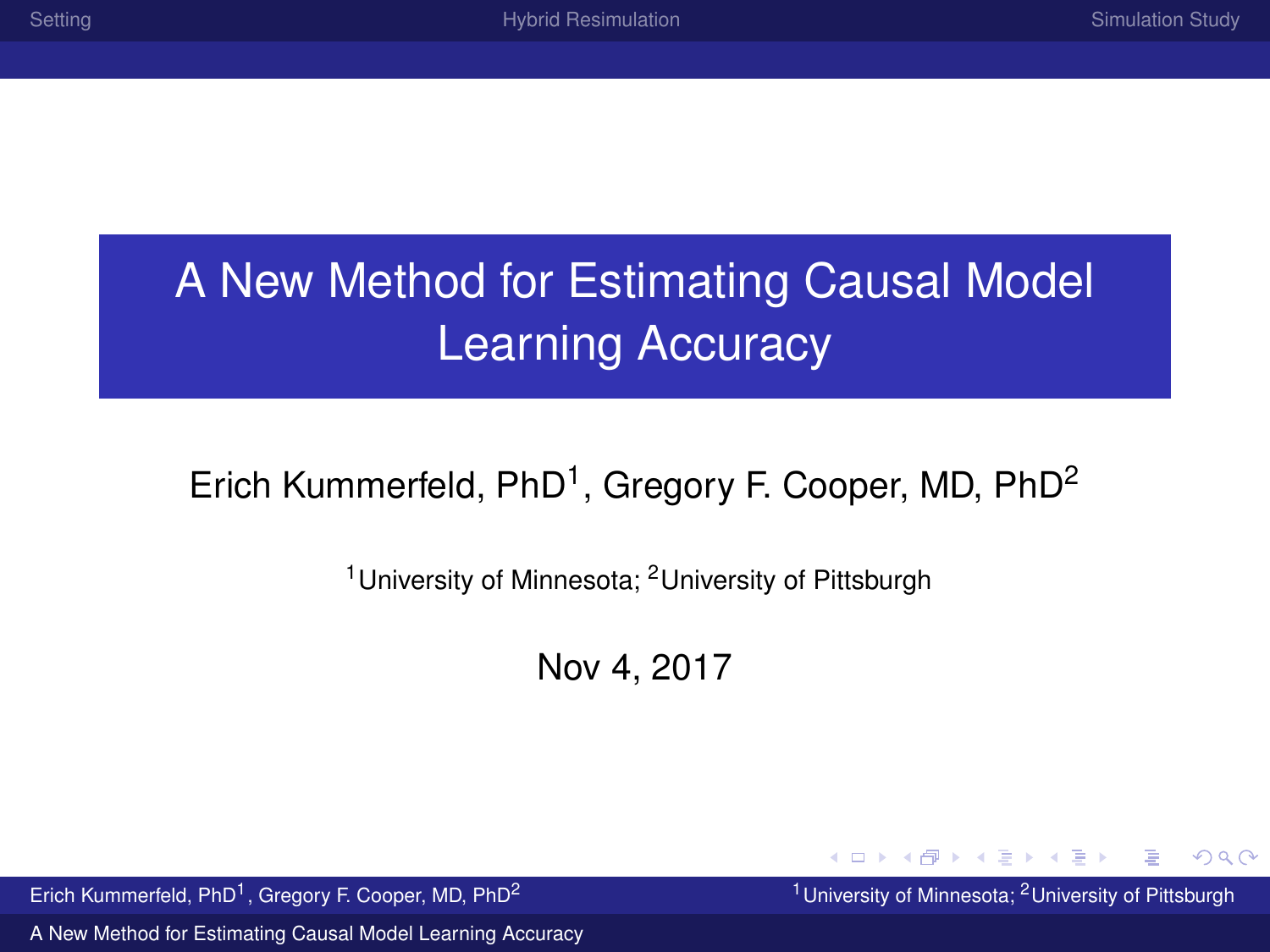#### <span id="page-1-0"></span>**Scenario**:

Erich Kummerfeld, PhD<sup>1</sup>, Gregory F. Cooper, MD, PhD<sup>2</sup>

<sup>1</sup> University of Minnesota; <sup>2</sup> University of Pittsburgh

 $290$ 

∍

メロトメ 御 トメ 重 トメ 重 ト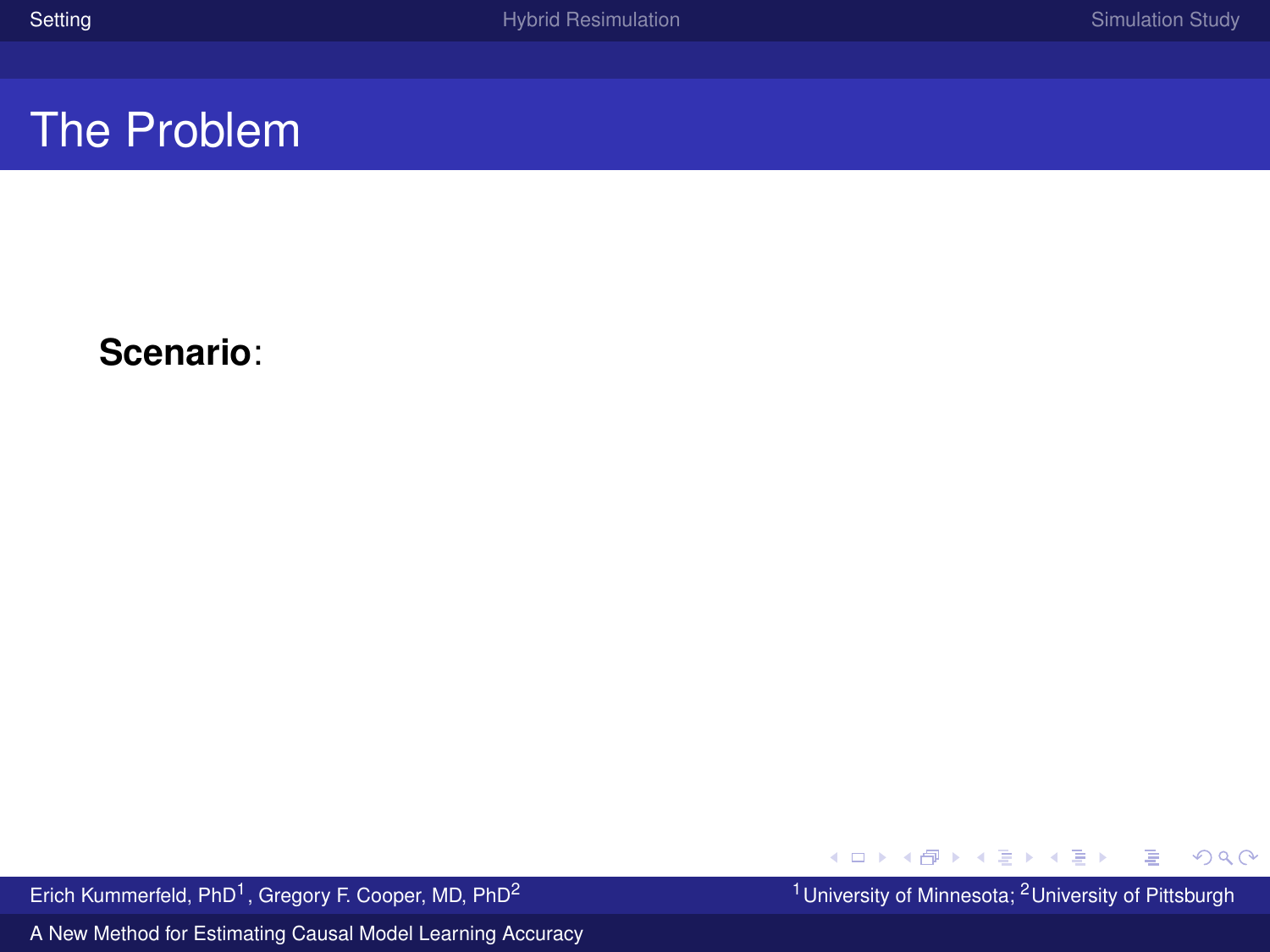#### **Scenario**:

You learned causal model M from real world data D generated from unknown true model T.

Erich Kummerfeld, PhD<sup>1</sup>, Gregory F. Cooper, MD, PhD<sup>2</sup>

[A New Method for Estimating Causal Model Learning Accuracy](#page-0-0)

<sup>1</sup> University of Minnesota; <sup>2</sup> University of Pittsburgh

 $299$ 

 $\left\{ \begin{array}{ccc} 1 & 0 & 0 \\ 0 & 1 & 0 \end{array} \right. \times \left\{ \begin{array}{ccc} \frac{1}{2} & 0 & 0 \\ 0 & 0 & 0 \end{array} \right. \times \left\{ \begin{array}{ccc} \frac{1}{2} & 0 & 0 \\ 0 & 0 & 0 \end{array} \right.$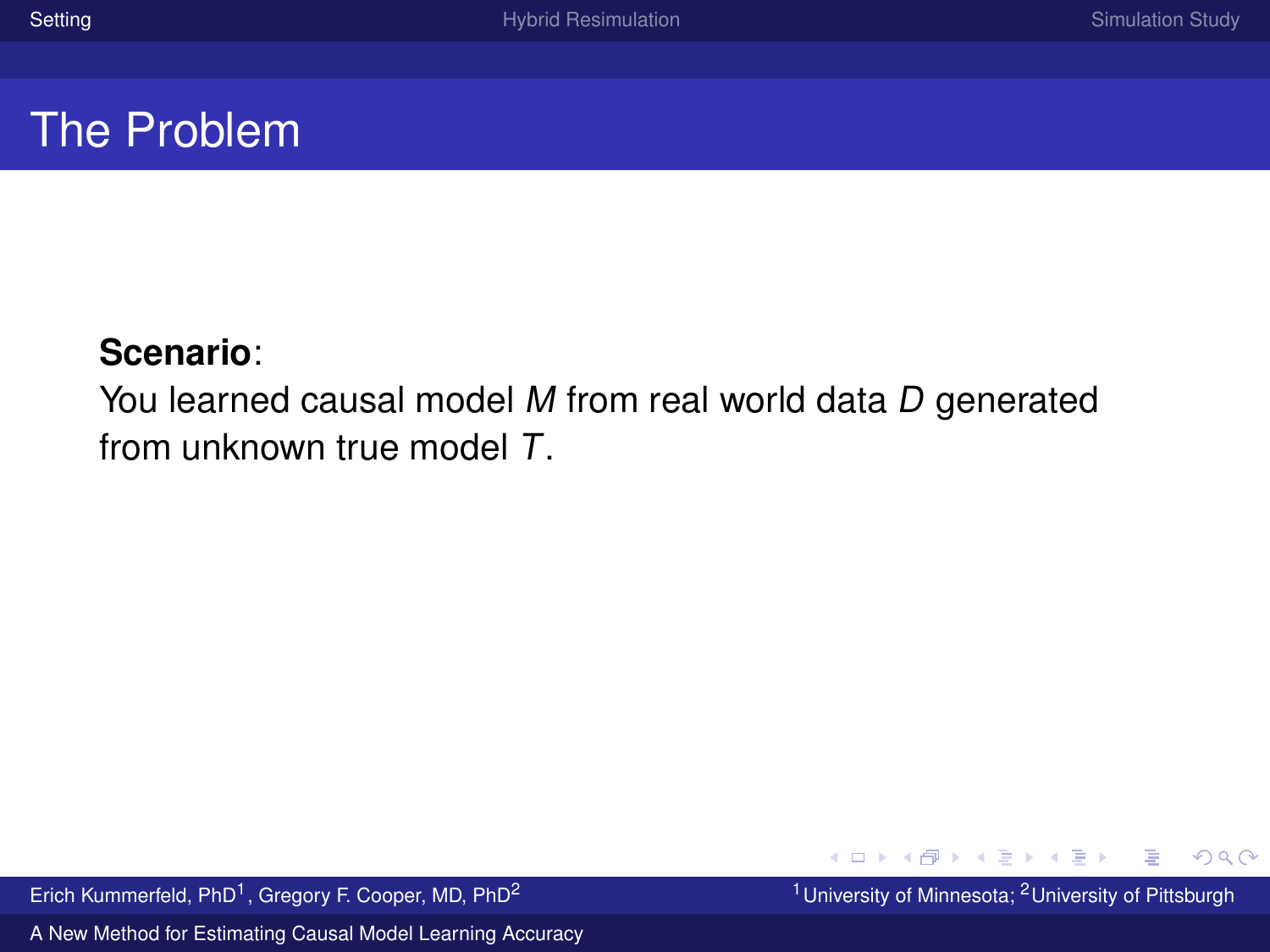#### **Scenario**:

You learned causal model M from real world data D generated from unknown true model T.

**Question**:

Erich Kummerfeld, PhD<sup>1</sup>, Gregory F. Cooper, MD, PhD<sup>2</sup>

[A New Method for Estimating Causal Model Learning Accuracy](#page-0-0)

<sup>1</sup> University of Minnesota; <sup>2</sup> University of Pittsburgh

 $299$ 

 $\left\{ \begin{array}{ccc} 1 & 0 & 0 \\ 0 & 1 & 0 \end{array} \right. \times \left\{ \begin{array}{ccc} \frac{1}{2} & 0 & 0 \\ 0 & 0 & 0 \end{array} \right. \times \left\{ \begin{array}{ccc} \frac{1}{2} & 0 & 0 \\ 0 & 0 & 0 \end{array} \right.$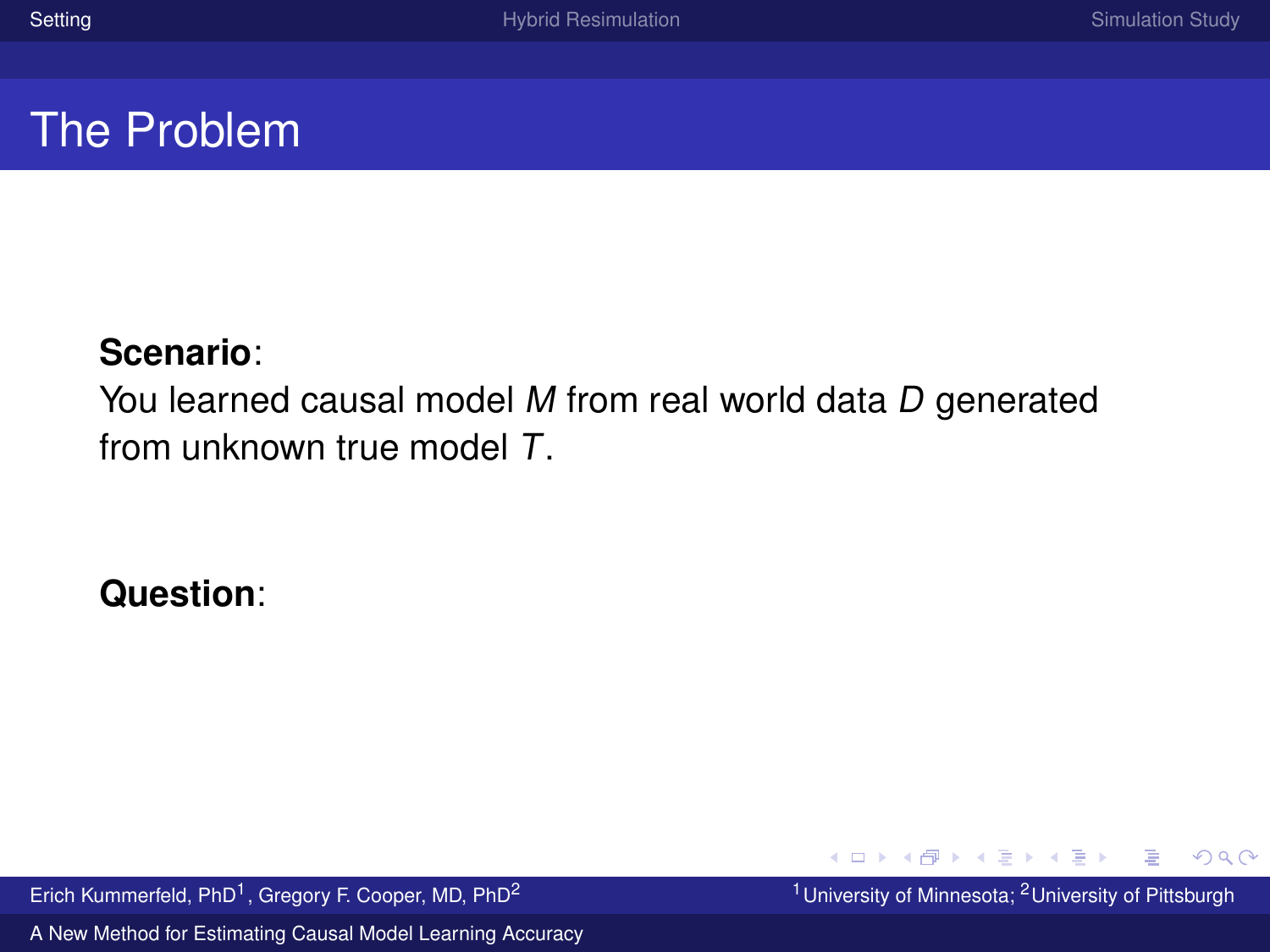#### **Scenario**:

You learned causal model M from real world data D generated from unknown true model T.

#### **Question**:

How close is M to T?

Erich Kummerfeld, PhD<sup>1</sup>, Gregory F. Cooper, MD, PhD<sup>2</sup>

[A New Method for Estimating Causal Model Learning Accuracy](#page-0-0)

<sup>1</sup> University of Minnesota; <sup>2</sup> University of Pittsburgh

 $299$ 

 $\left\{ \begin{array}{ccc} 1 & 0 & 0 \\ 0 & 1 & 0 \end{array} \right. \times \left\{ \begin{array}{ccc} \frac{1}{2} & 0 & 0 \\ 0 & 0 & 0 \end{array} \right. \times \left\{ \begin{array}{ccc} \frac{1}{2} & 0 & 0 \\ 0 & 0 & 0 \end{array} \right.$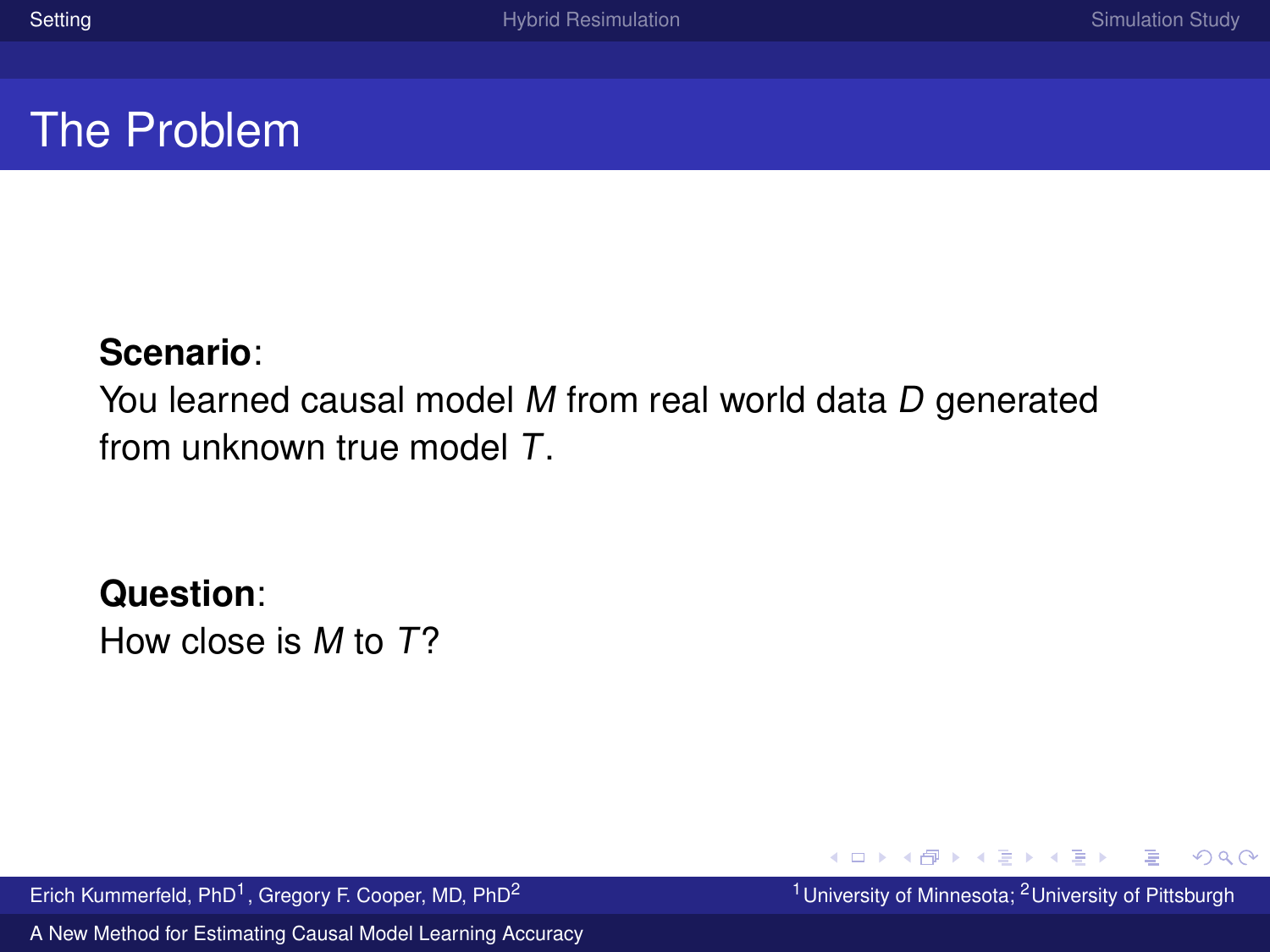## Solution Strategies

- **Statistical measures of fit**: individual score is not informative; best fit could still be inaccurate
- **Benchmark simulations**: incomplete; may not apply to this type of data; may not even be able to know if they apply
- **Resimulation**: benchmark against data that is similar to D

 $\Omega$ 

イロト イ押ト イヨト イヨト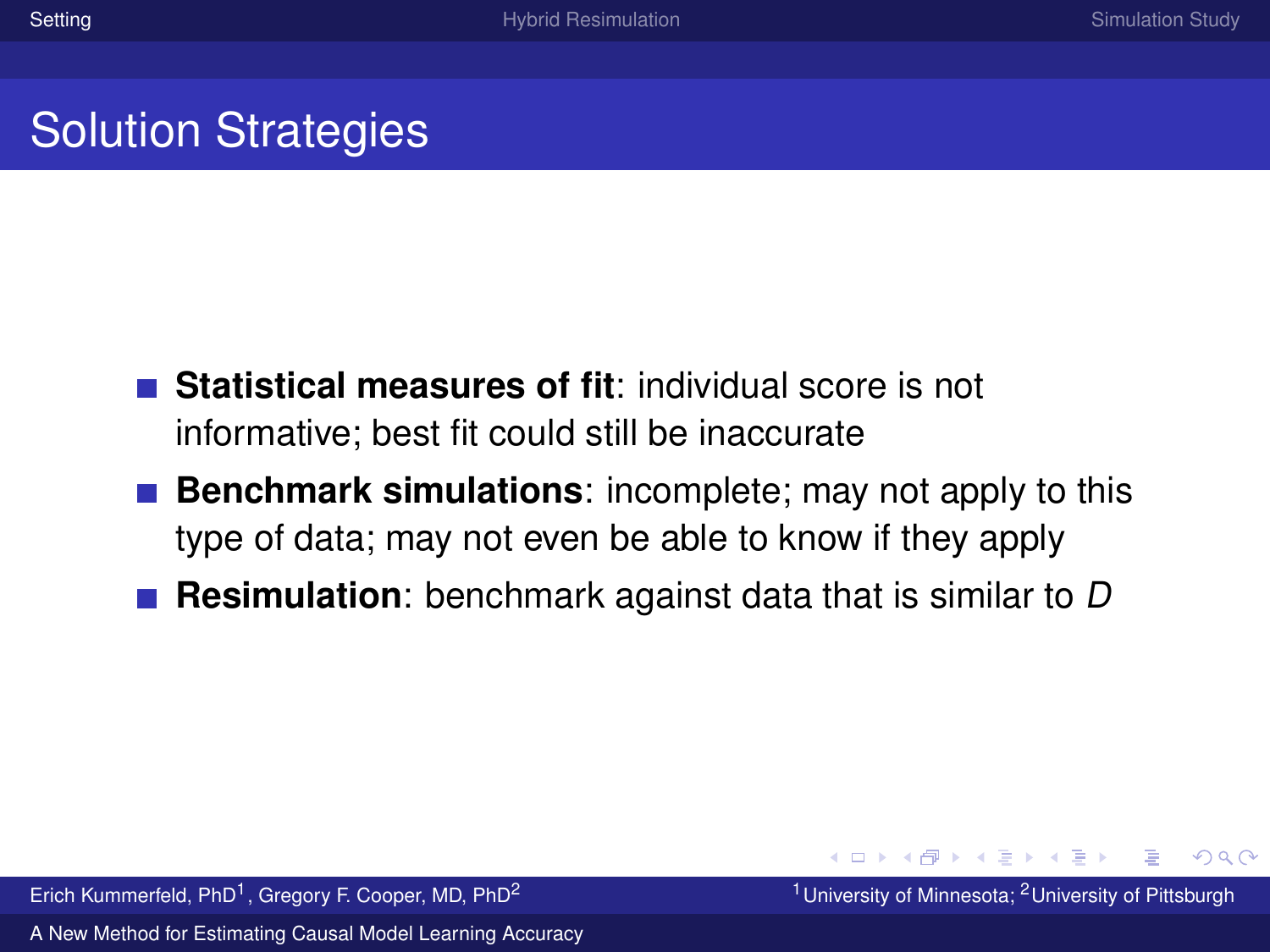#### <span id="page-6-0"></span>Resimulation 0: Data D1 and Learned Graph G1

| X1        | X <sub>2</sub> | X <sub>3</sub> | X <sub>4</sub> |
|-----------|----------------|----------------|----------------|
| 0.3596    | $-1.2491$      | $-2.9277$      | $-3.5328$      |
| 1.2639    | 4.0011         | 1.2282         | 4.1915         |
| 0.8749    | $-1.7419$      | $-1.6859$      | $-2.2926$      |
| $-2.1222$ | $-0.3536$      | 2.465          | $-0.2342$      |
| $-0.9151$ | $-2.7165$      | $-2.3928$      | $-4.5982$      |
| $-0.5706$ | $-3.802$       | 0.0331         | $-4.7854$      |
| 1.2468    | 0.5542         | $-0.7107$      | 1.0888         |
| 1.1232    | 5.1059         | 0.7407         | 6.571          |
| $-1.4056$ | 1.5811         | $-0.527$       | 0.5514         |
| $-0.2384$ | 0.7289         | $-0.133$       | 0.8222         |
| 0.0751    | $-2.5419$      | $-1.708$       | $-1.8866$      |
| 0.8523    | 2.0218         | 0.6163         | 2.7466         |
| 0.2110    | 0.7100         | 0.0777         | o ogga         |



#### $299$

Erich Kummerfeld, PhD<sup>1</sup>, Gregory F. Cooper, MD, PhD<sup>2</sup>

<sup>1</sup> University of Minnesota; <sup>2</sup> University of Pittsburgh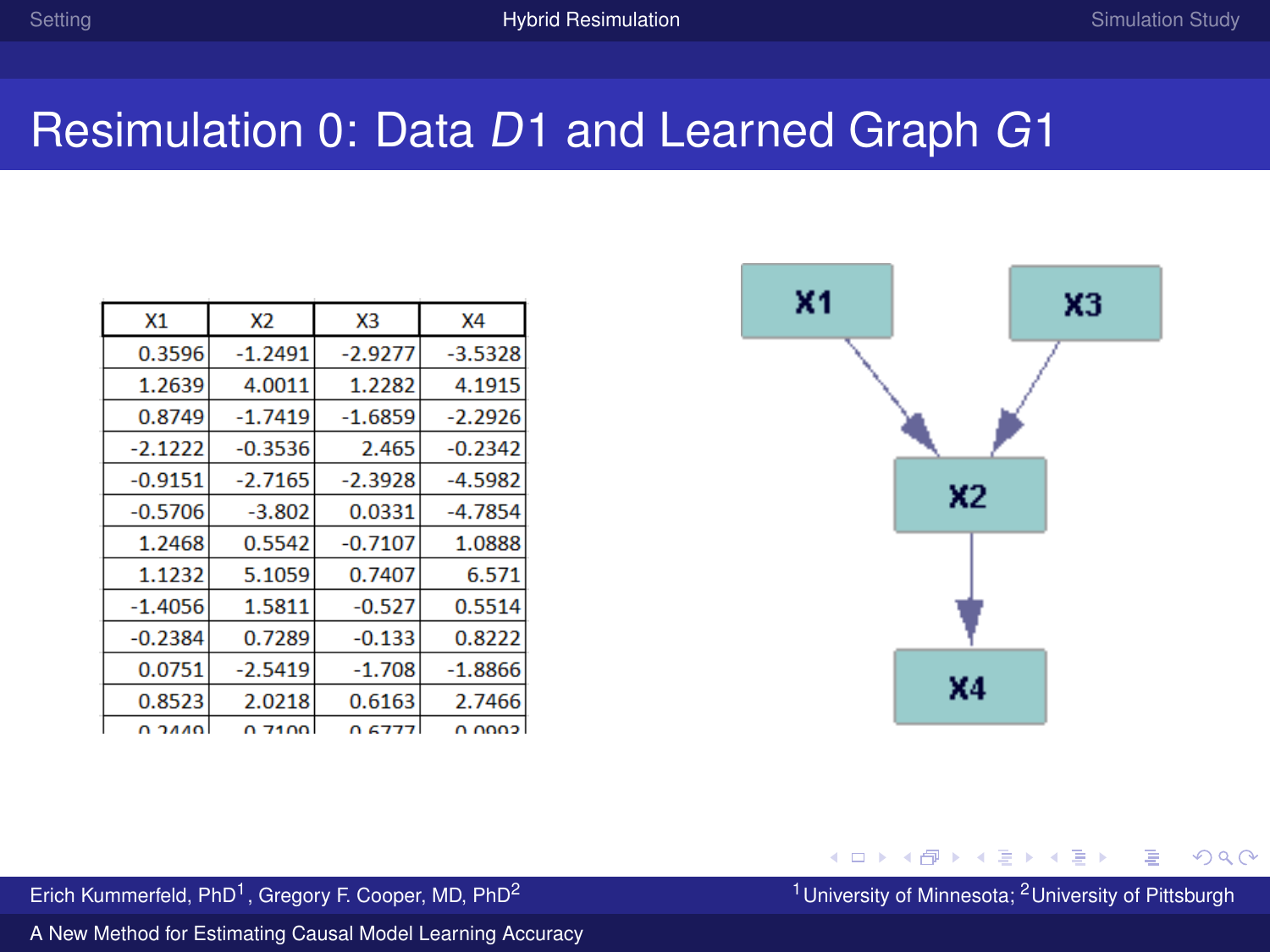## Resimulation 1: Fit G1 to D1, making model M1



Erich Kummerfeld, PhD<sup>1</sup>, Gregory F. Cooper, MD, PhD<sup>2</sup>

<sup>1</sup> University of Minnesota; <sup>2</sup> University of Pittsburgh

 $299$ 

 $\left\{ \begin{array}{ccc} 1 & 0 & 0 \\ 0 & 1 & 0 \end{array} \right. \times \left\{ \begin{array}{ccc} \frac{1}{2} & 0 & 0 \\ 0 & 0 & 0 \end{array} \right. \times \left\{ \begin{array}{ccc} \frac{1}{2} & 0 & 0 \\ 0 & 0 & 0 \end{array} \right.$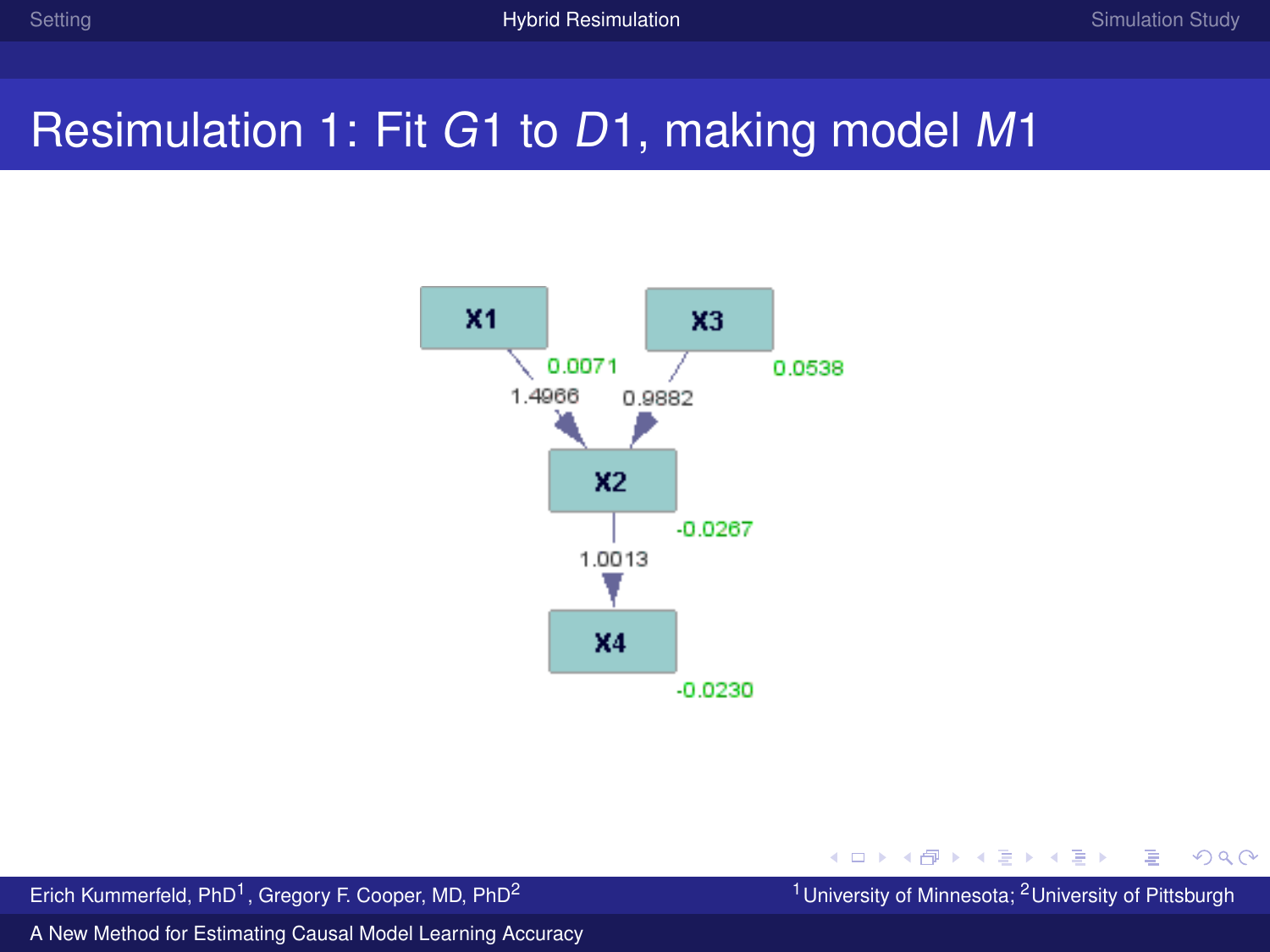## Resimulation 2: Sample D2 from M1

| X1        | <b>X2</b> | X3        | X4        |
|-----------|-----------|-----------|-----------|
| 0.8708    | $-4.2755$ | $-3.8422$ | $-1.4316$ |
| $-0.4746$ | 0.2453    | 2.3116    | 3.6107    |
| $-0.8326$ | 1.6374    | 1.3244    | $-1.3061$ |
| 0.8904    | 1.3817    | 0.5551    | 1.6176    |
| $-1.5868$ | $-0.2379$ | $-0.8964$ | $-0.4021$ |
| 0.9449    | $-0.4699$ | $-1.6115$ | $-0.4532$ |
| $-1.4363$ | $-1.9608$ | $-0.0541$ | $-2.2113$ |
| $-0.1365$ | $-1.5573$ | 0.0807    | 0.2054    |
| 2.7841    | 6.6639    | 2.0372    | 7.3468    |
| 0.2111    | $-0.9978$ | $-0.3473$ | 1.5266    |
| $-0.6065$ | 3.208     | 1.9332    | 4.4616    |
| 0.9039    | $-0.7902$ | $-0.1446$ | $-0.7825$ |
|           |           |           |           |

#### Each row sampled from  $P_{M1}(X1, X2, X3, X4)$

Erich Kummerfeld, PhD<sup>1</sup>, Gregory F. Cooper, MD, PhD<sup>2</sup>

<sup>1</sup> University of Minnesota; <sup>2</sup> University of Pittsburgh

 $QQ$ 

 $\left\{ \begin{array}{ccc} 1 & 0 & 0 \\ 0 & 1 & 0 \end{array} \right. \times \left\{ \begin{array}{ccc} \frac{1}{2} & 0 & 0 \\ 0 & 0 & 0 \end{array} \right. \times \left\{ \begin{array}{ccc} \frac{1}{2} & 0 & 0 \\ 0 & 0 & 0 \end{array} \right.$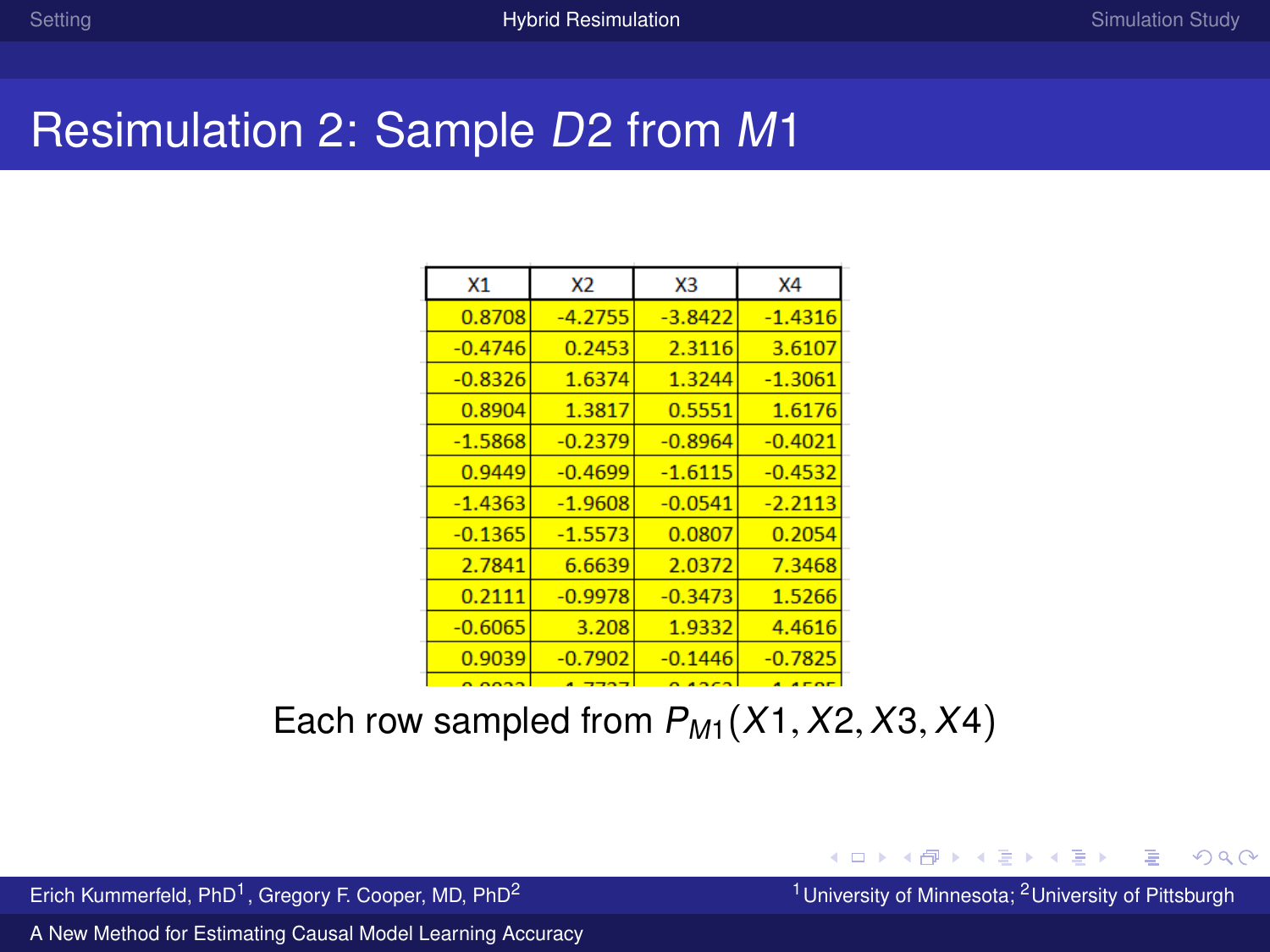KID KAR KE KIEK E YORG

## Resimulation 3: Learn G2 from D2, compare to G1



G2 (right) contains 2 of the 3 edges in G1 (left), and no additional edges.

| Erich Kummerfeld, PhD <sup>1</sup> , Gregory F. Cooper, MD, PhD <sup>2</sup> | <sup>1</sup> University of Minnesota; <sup>2</sup> University of Pittsburgh |
|------------------------------------------------------------------------------|-----------------------------------------------------------------------------|
| A New Method for Estimating Causal Model Learning Accuracy                   |                                                                             |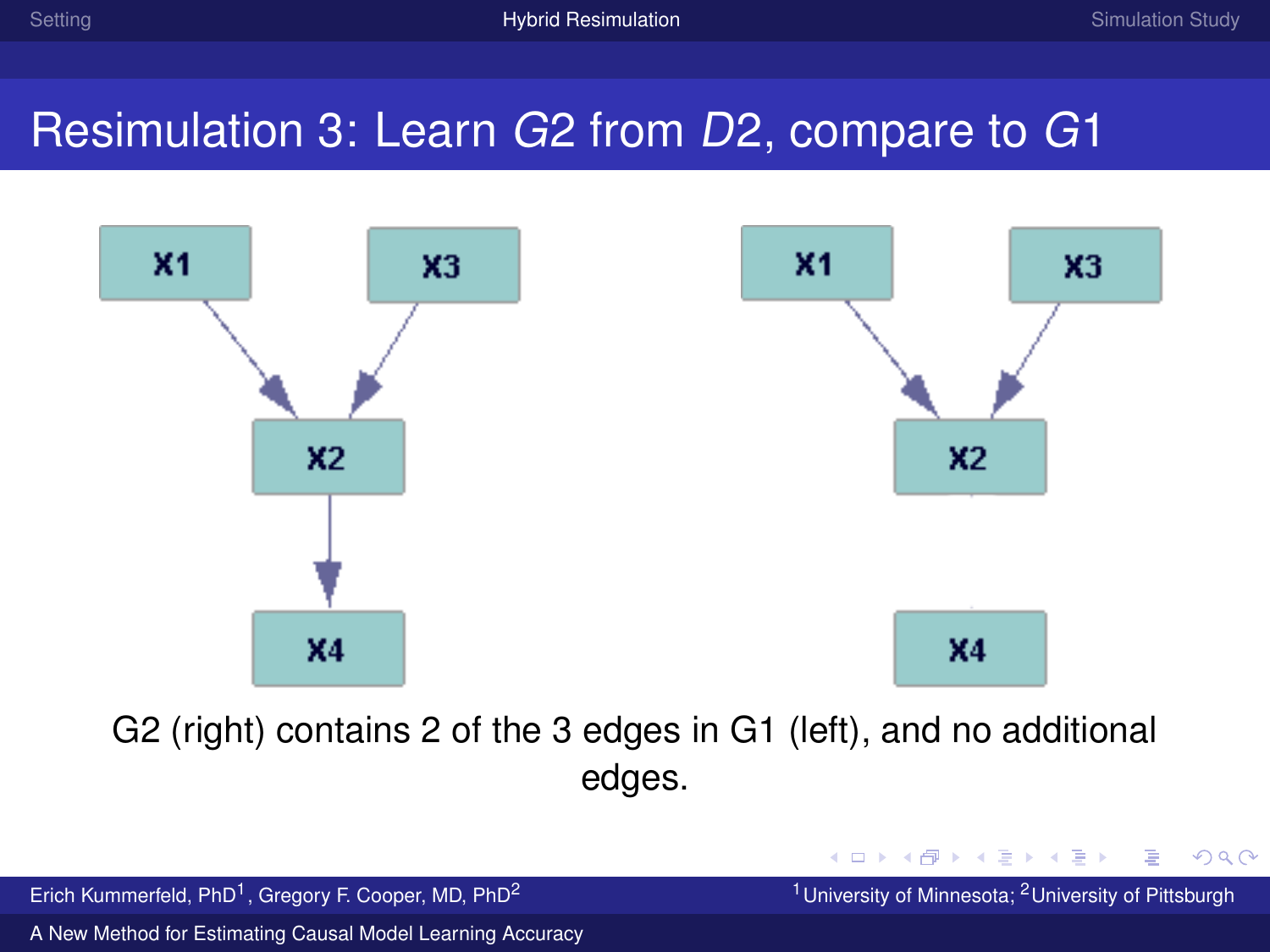## Hsim 0: Data D1 and Learned Graph G1

| X1        | <b>X2</b> | X <sub>3</sub> | X <sub>4</sub> |
|-----------|-----------|----------------|----------------|
| 0.3596    | $-1.2491$ | $-2.9277$      | $-3.5328$      |
| 1.2639    | 4.0011    | 1.2282         | 4.1915         |
| 0.8749    | $-1.7419$ | $-1.6859$      | $-2.2926$      |
| $-2.1222$ | $-0.3536$ | 2.465          | $-0.2342$      |
| $-0.9151$ | $-2.7165$ | $-2.3928$      | $-4.5982$      |
| $-0.5706$ | $-3.802$  | 0.0331         | $-4.7854$      |
| 1.2468    | 0.5542    | $-0.7107$      | 1.0888         |
| 1.1232    | 5.1059    | 0.7407         | 6.571          |
| $-1.4056$ | 1.5811    | $-0.527$       | 0.5514         |
| $-0.2384$ | 0.7289    | $-0.133$       | 0.8222         |
| 0.0751    | $-2.5419$ | $-1.708$       | $-1.8866$      |
| 0.8523    | 2.0218    | 0.6163         | 2.7466         |
| o a so    | 0.7100    | 0.C777         | n nnna         |



#### **K ロ ▶ K 御 ▶ K 君 ▶ K 君 ▶**  $299$

Erich Kummerfeld, PhD<sup>1</sup>, Gregory F. Cooper, MD, PhD<sup>2</sup>

<sup>1</sup> University of Minnesota; <sup>2</sup> University of Pittsburgh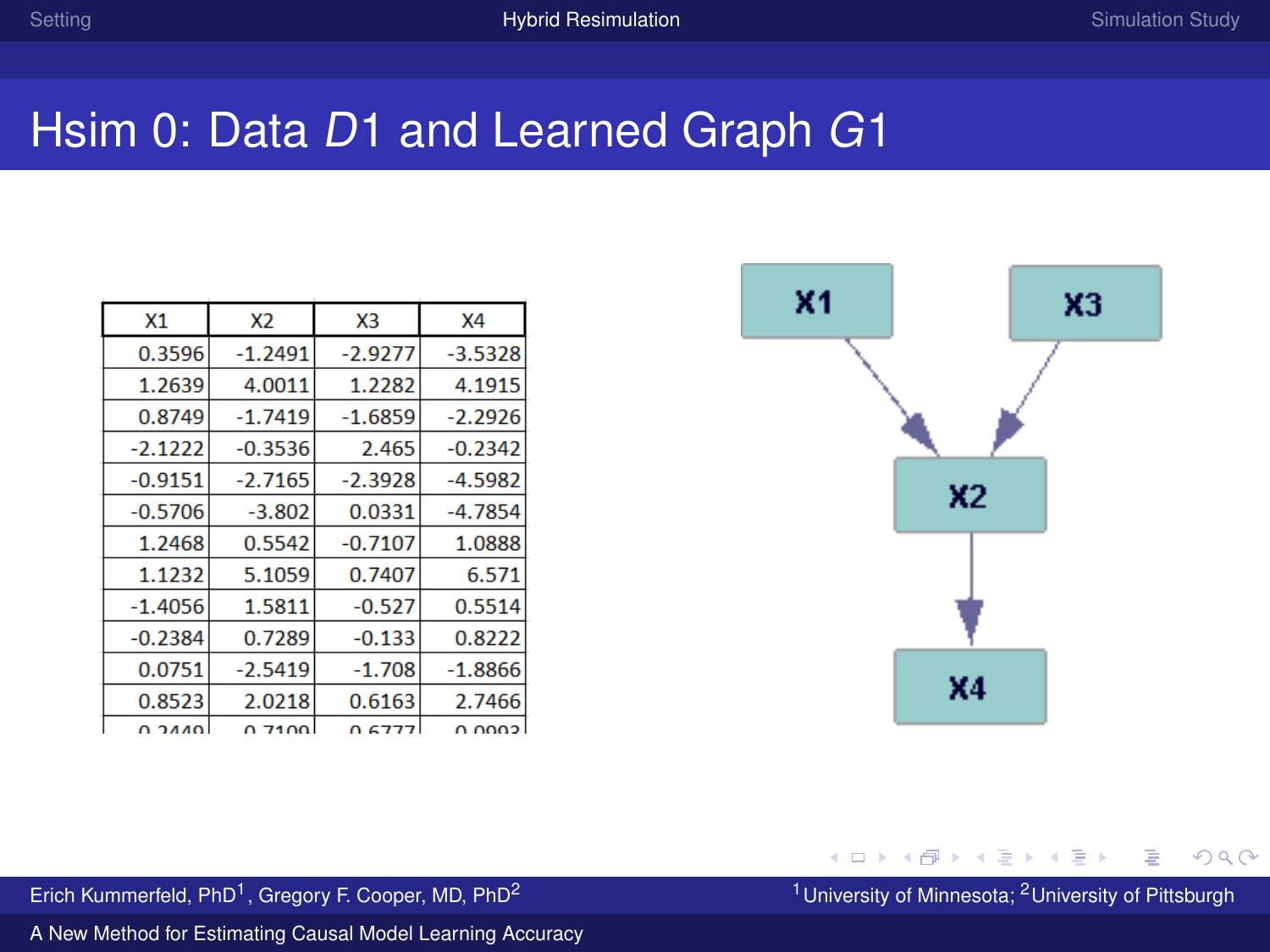## Hsim 1: Fit G1 to D1, making model M1



**K ロ ▶ K 御 ▶ K 君 ▶ K 君 ▶** ∍  $299$ 

Erich Kummerfeld, PhD<sup>1</sup>, Gregory F. Cooper, MD, PhD<sup>2</sup>

<sup>1</sup> University of Minnesota; <sup>2</sup> University of Pittsburgh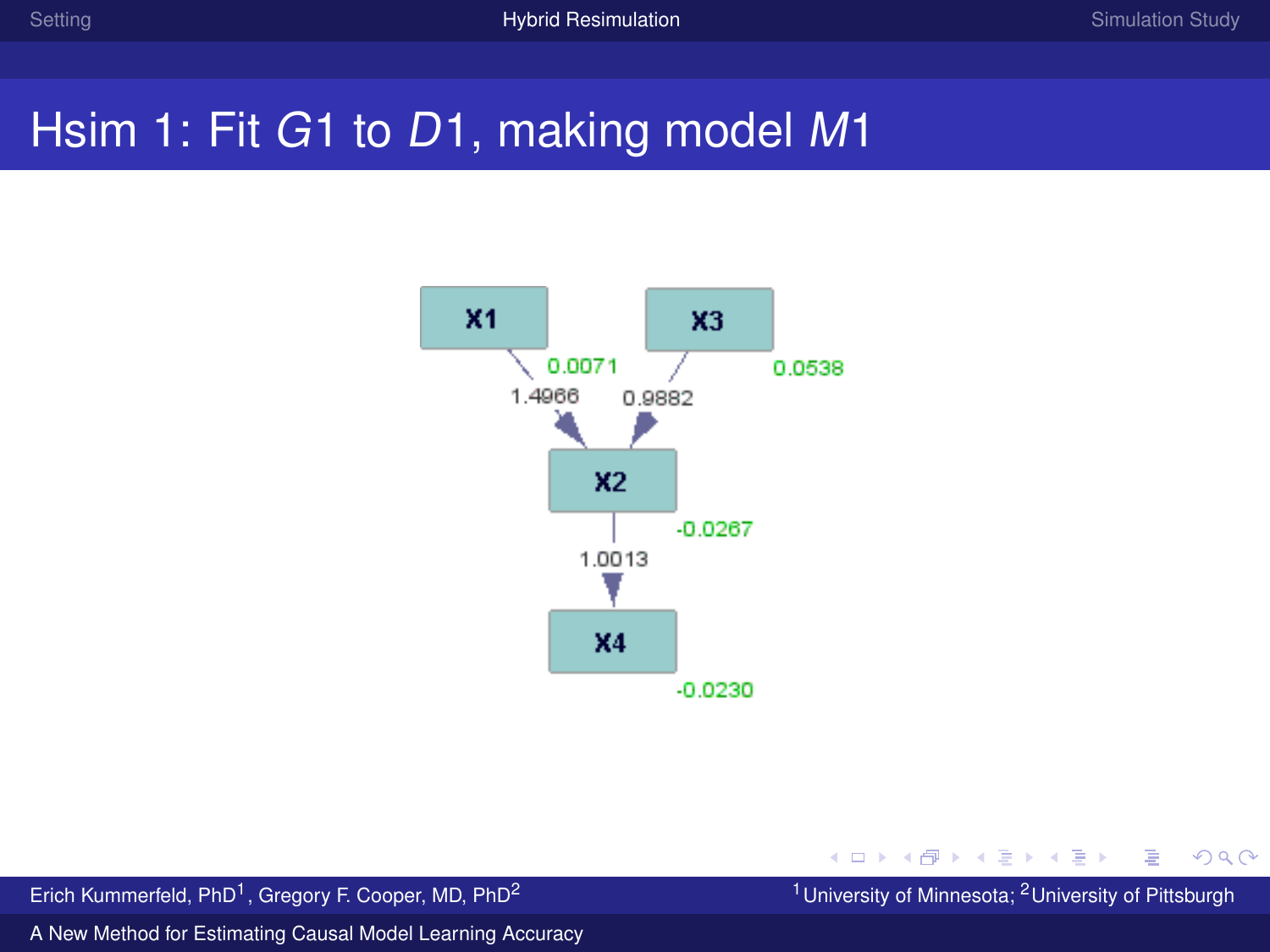## Hsim 2: Pick variables to resimulate



Variables can be selected or chosen at random.

Erich Kummerfeld, PhD<sup>1</sup>, Gregory F. Cooper, MD, PhD<sup>2</sup>

<sup>1</sup> University of Minnesota; <sup>2</sup> University of Pittsburgh

 $299$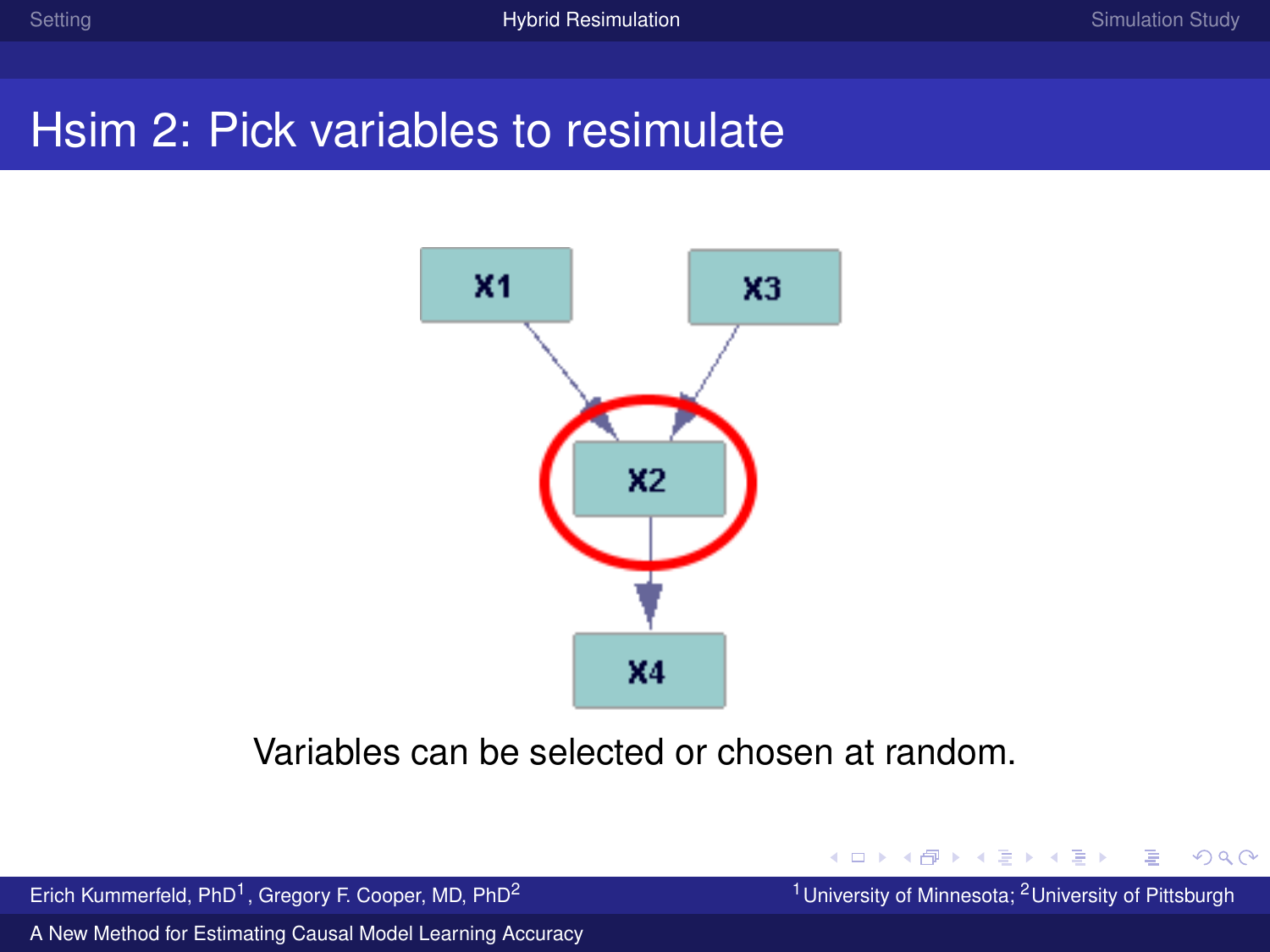## Hsim 3: Sample D2 from M1

| X1        | X2        | XЗ        | <b>X4</b> |
|-----------|-----------|-----------|-----------|
| 0.3596    | $-0.3461$ | $-2.9277$ | $-3.5328$ |
| 1.2639    | $-4.2367$ | 1.2282    | 4.1915    |
| 0.8749    | $-2.4683$ | $-1.6859$ | $-2.2926$ |
| $-2.1222$ | 3.1447    | 2.465     | $-0.2342$ |
| $-0.9151$ | $-1.2284$ | $-2.3928$ | $-4.5982$ |
| $-0.5706$ | $-2.2541$ | 0.0331    | $-4.7854$ |
| 1.2468    | $-5.6872$ | $-0.7107$ | 1.0888    |
| 1.1232    | $-0.2238$ | 0.7407    | 6.571     |
| $-1.4056$ | $-4.6249$ | $-0.527$  | 0.5514    |
| $-0.2384$ | 5.6388    | $-0.133$  | 0.8222    |
| 0.0751    | $-1.8405$ | $-1.708$  | $-1.8866$ |
| 0.8523    | 5.0506    | 0.6163    | 2.7466    |
| n awa     | 1.0450    | 0.6777    | n ngab    |

Each row sampled from  $P_{M1}(X2|X1 = x1, X3 = x3, X4 = x4)$ 

Erich Kummerfeld, PhD<sup>1</sup>, Gregory F. Cooper, MD, PhD<sup>2</sup>

<sup>1</sup> University of Minnesota; <sup>2</sup> University of Pittsburgh

 $299$ 

イロト イ押 トイヨト イヨト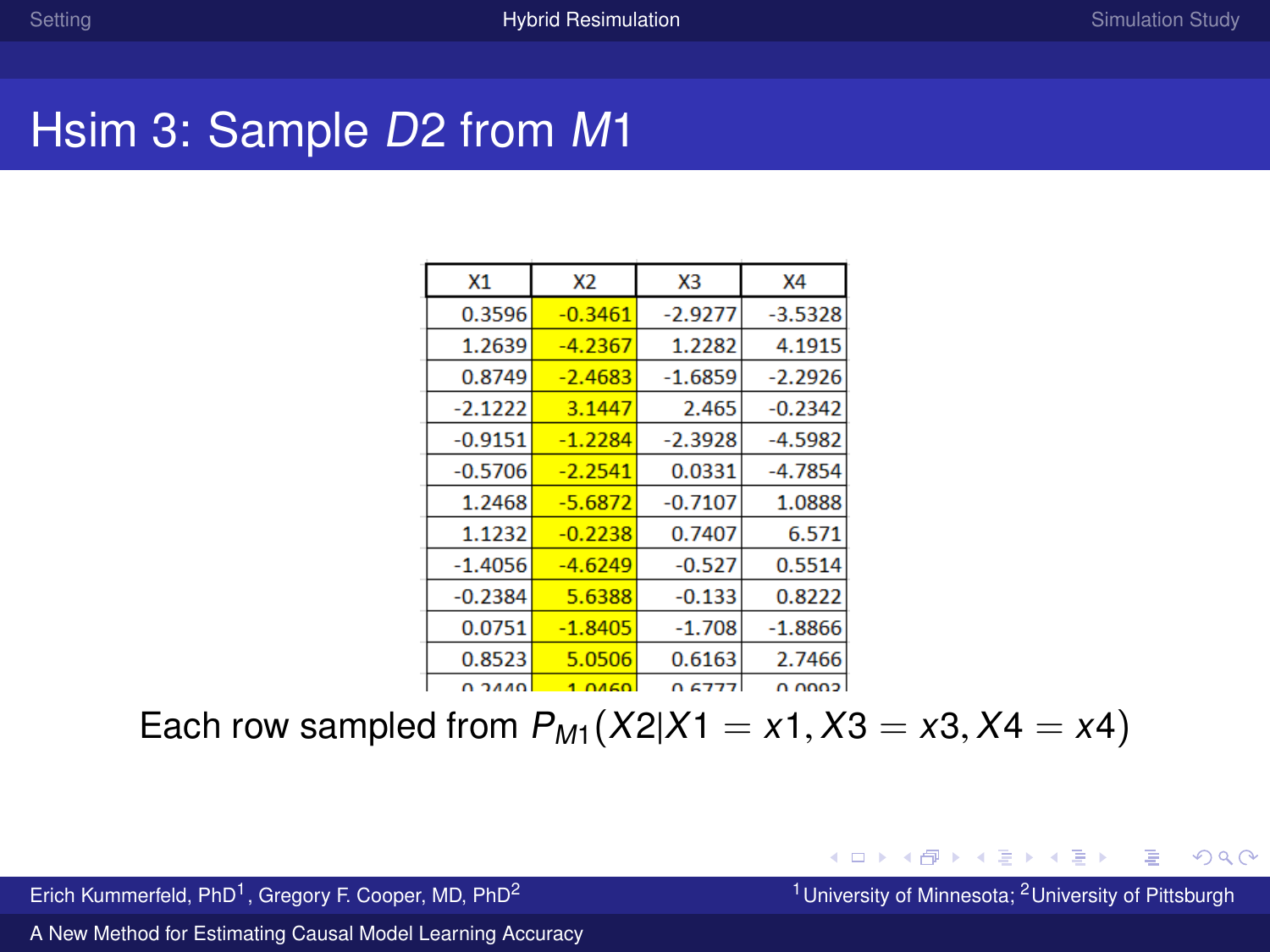## Hsim 4: Learn G2 from D2, compare to G1



G2 (right) contains all edges oriented towards X2 in G1 (left). G2 contains no additional edges connected to X2.

Erich Kummerfeld, PhD<sup>1</sup>, Gregory F. Cooper, MD, PhD<sup>2</sup>

<sup>1</sup> University of Minnesota; <sup>2</sup> University of Pittsburgh

 $299$ 

 $\left\{ \begin{array}{ccc} 1 & 0 & 0 \\ 0 & 1 & 0 \end{array} \right. \times \left\{ \begin{array}{ccc} \frac{1}{2} & 0 & 0 \\ 0 & 0 & 0 \end{array} \right. \times \left\{ \begin{array}{ccc} \frac{1}{2} & 0 & 0 \\ 0 & 0 & 0 \end{array} \right.$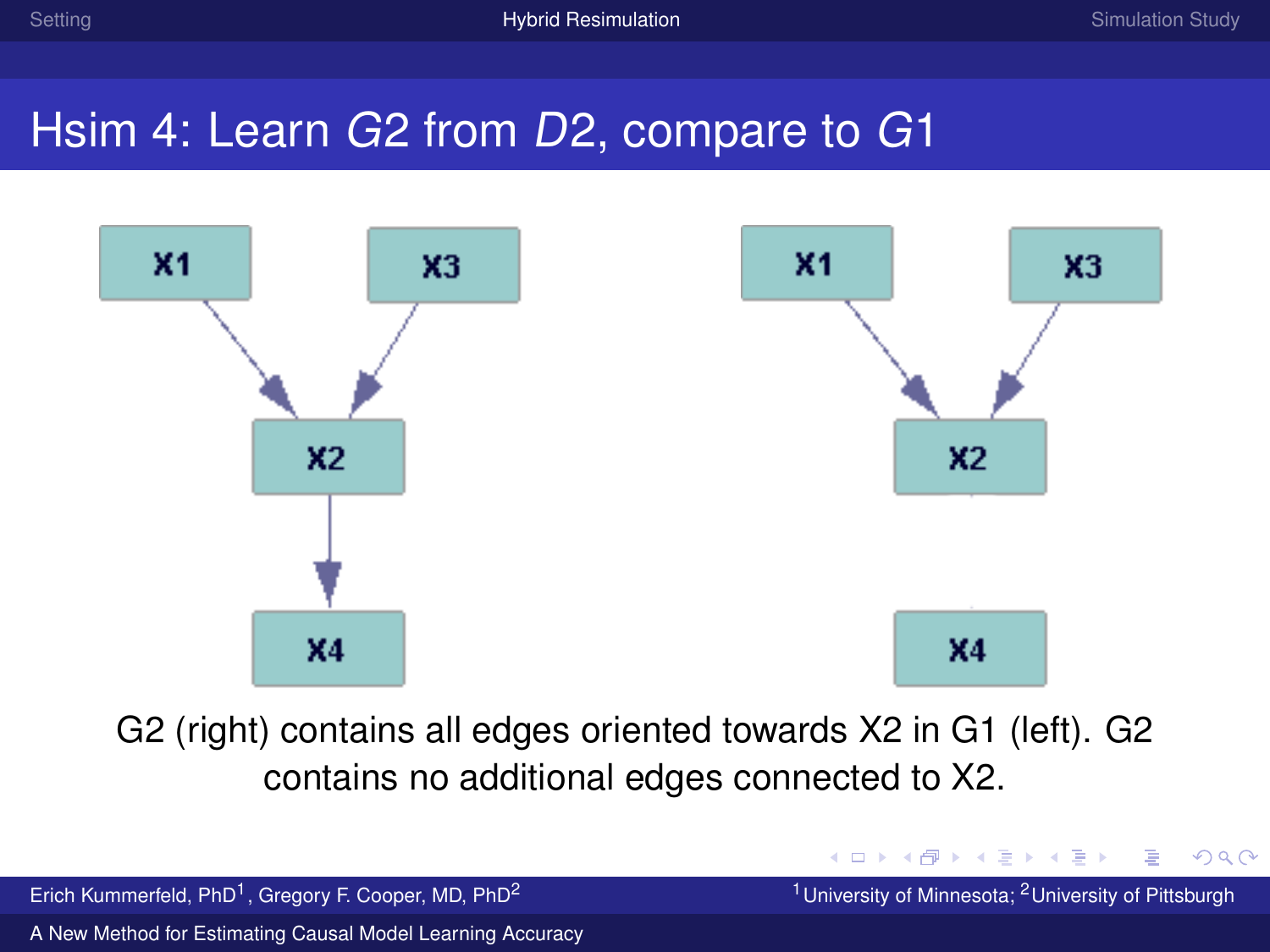## <span id="page-15-0"></span>Simulation Parameters

- Simulated 500 "true" graphs and sampled data.
- $\blacksquare$  Run FGES and calculate actual accuracy measures.
- $\blacksquare$  Estimate accuracy with full and hybrid resimulation.

#### Model parameters:

- Gaussian noise
- **Functional relationships:** 
	- **Linear**
	- Nonlinear

Erich Kummerfeld, PhD<sup>1</sup>, Gregory F. Cooper, MD, PhD<sup>2</sup>

 $QQ$ 

イロメイタ メイヨメイヨ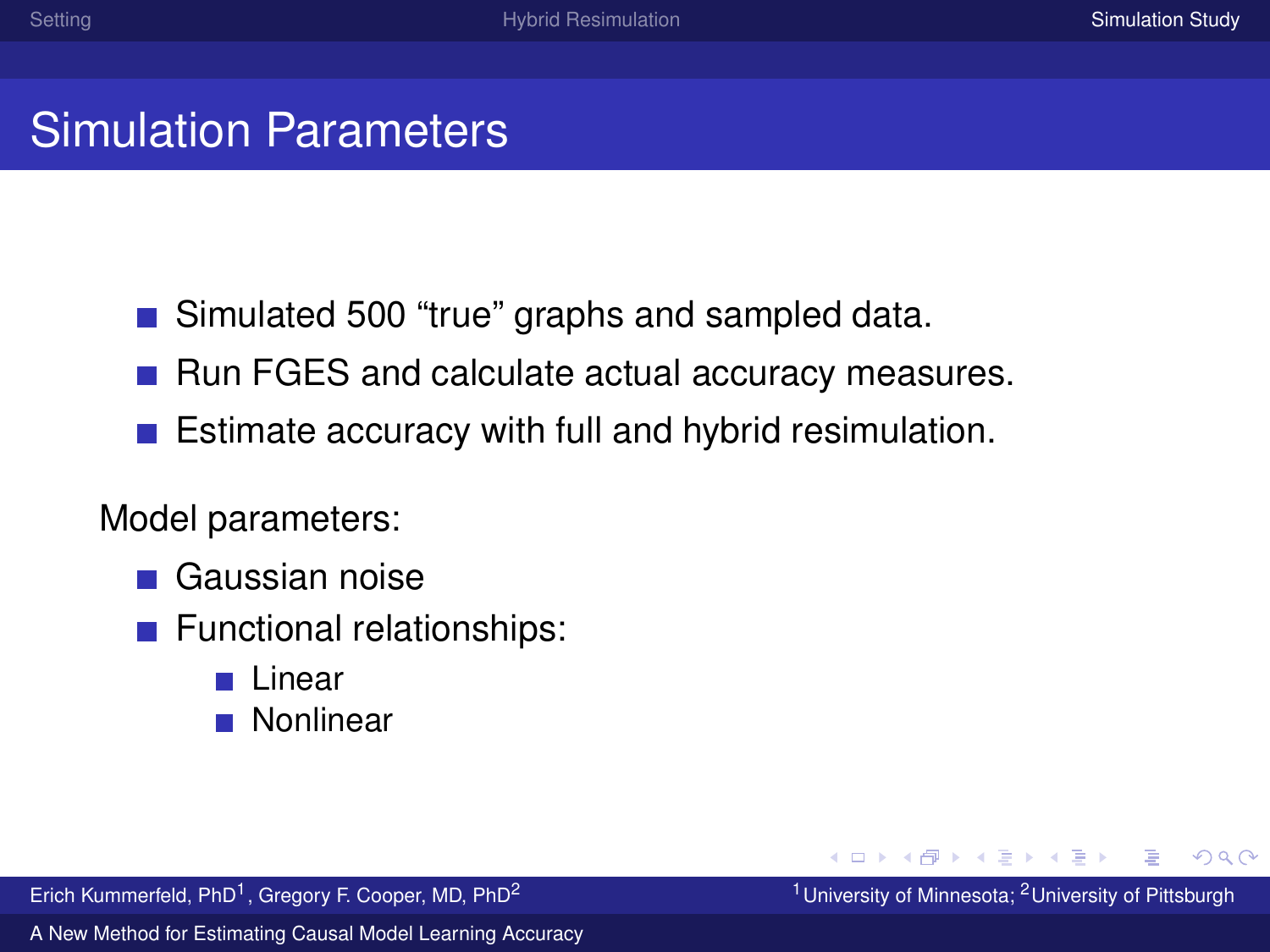#### Linear



Figure: Simulation study results for linear models, showing mean estimation errors for AR, AP, OR, and OP at sample sizes 100, 300, and 900. Error bars represent 95% confidence intervals of the mean estimates shown.

 $QQ$ 

イロト イ押ト イヨト イヨト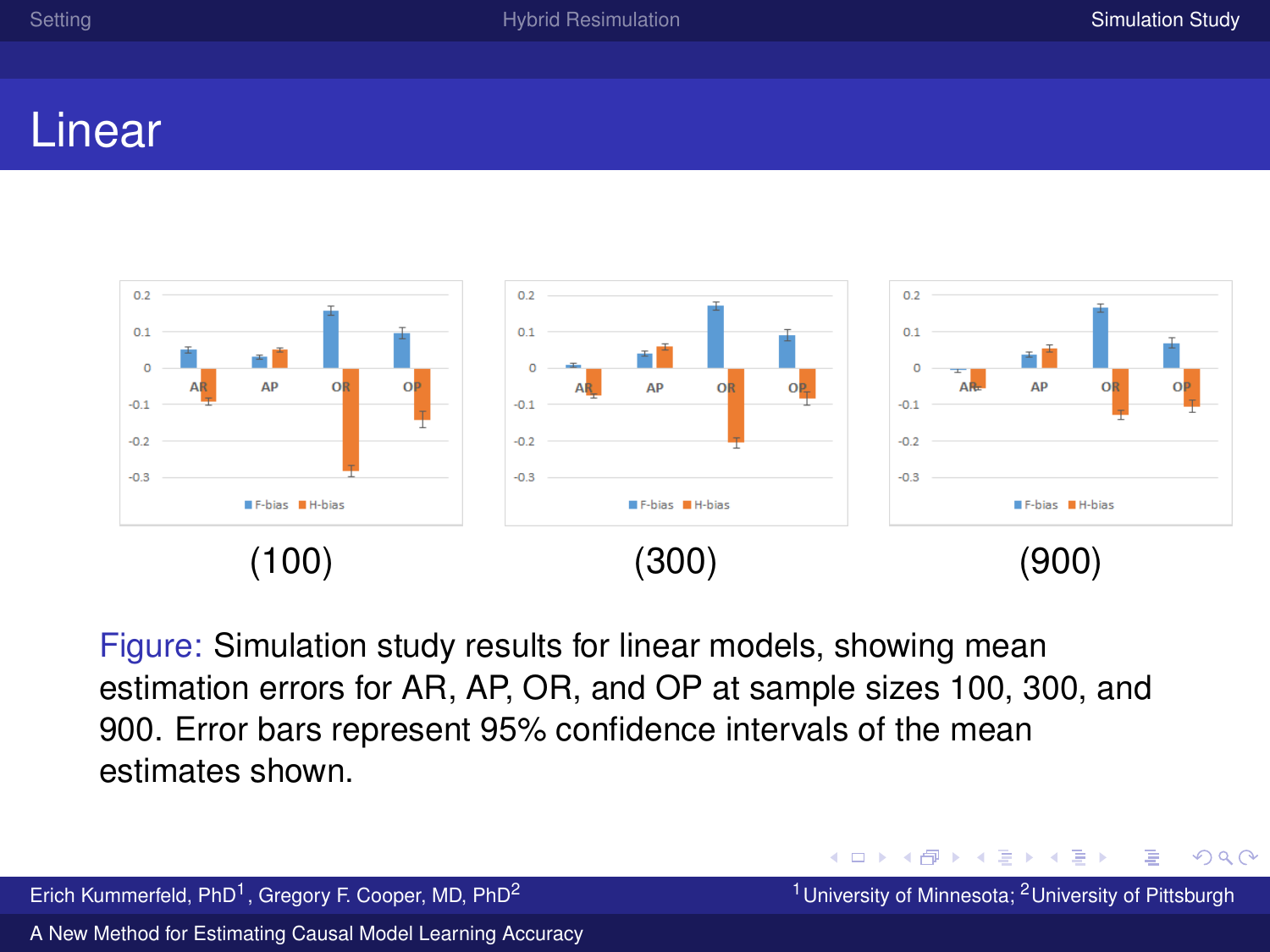### **Nonlinear**



Figure: Simulation study results for nonlinear models, showing estimation errors for AR, AP, OR, and OP at sample sizes 100, 300, and 900. Error bars represent 95% confidence intervals of the mean estimates shown.

Erich Kummerfeld, PhD<sup>1</sup>, Gregory F, Cooper, MD, PhD<sup>2</sup>

Ξ, <sup>1</sup> University of Minnesota; <sup>2</sup> University of Pittsburgh

 $QQ$